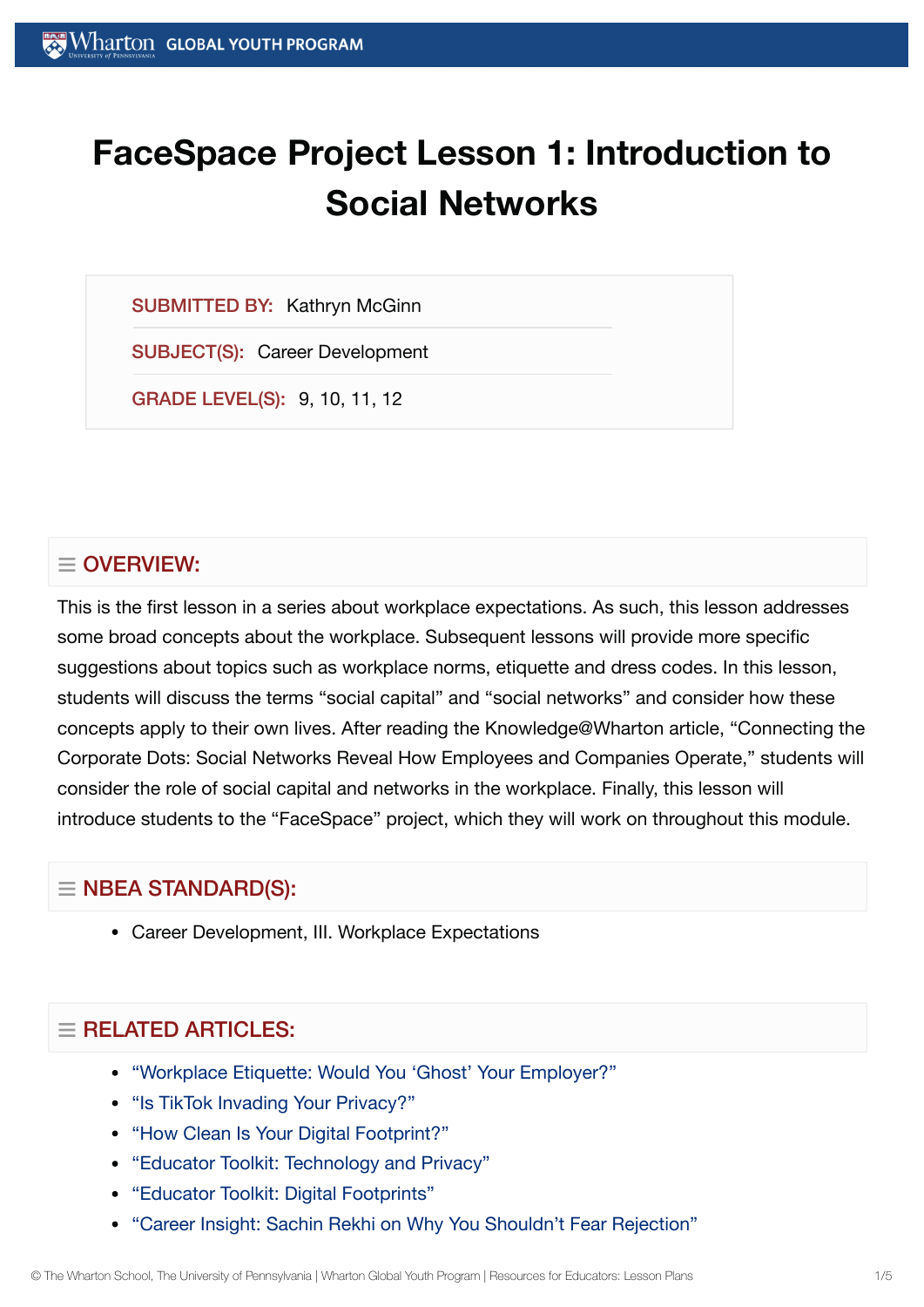- "Breaking Down [Community Barriers:](https://globalyouth.wharton.upenn.edu/articles/breaking-down-community-barriers-the-fight-for-environmental-justice/) The Fight for Environmental Justice"
- "An Arctic Teen's Viral Tunes Save [His Language](https://globalyouth.wharton.upenn.edu/articles/arctic-teen-saves-language-extinction/) from Extinction"
- ["#ExploreMuseums:](https://globalyouth.wharton.upenn.edu/articles/using_social_media_wisely/) Using Social Media to Improve Your Future Prospects"

#### **Common Core Standard(s):**

- ELA CCR Reading 1: Read closely to determine what the text says explicitly and make logical inferences from it; cite specific textual evidence when writing or speaking to support conclusions drawn from the text.
- ELA CCR Reading 2: Determine the central ideas or themes of a text and analyze their development; summarize the key supporting details and ideas.
- ELA CCR Speaking and Listening 1: Prepare for and participate effectively in a range of conversations and collaborations with diverse partners, building on others' ideas and expressing their own clearly and persuasively.

#### **Objectives/Purposes:**

- Students will understand the concepts of social capital and social network and will consider how these terms apply to their own lives.
- Students will read/analyze the article to obtain relevant information.
- Students will begin to think about workplace expectations.

#### **Knowledge@Wharton Article:**

"Connecting the Corporate Dots: Social Networks Reveal How Employees and [Companies Operate"](http://knowledge.wharton.upenn.edu/article.cfm?articleid=1500) (students do not need to read the last section of the article: Staying on the Line)

#### **Other Resources/Materials:**

- Comprehension questions for "Connecting the Corporate Dots" [\(Handout](https://globalyouth.wharton.upenn.edu/wp-content/uploads/2012/01/Career-Development-19_HandoutA.pdf) A)
- FaceSpace handout [\(Handout](https://globalyouth.wharton.upenn.edu/wp-content/uploads/2012/01/Career-Development-19_handoutB.pdf) B)

#### **Activities:**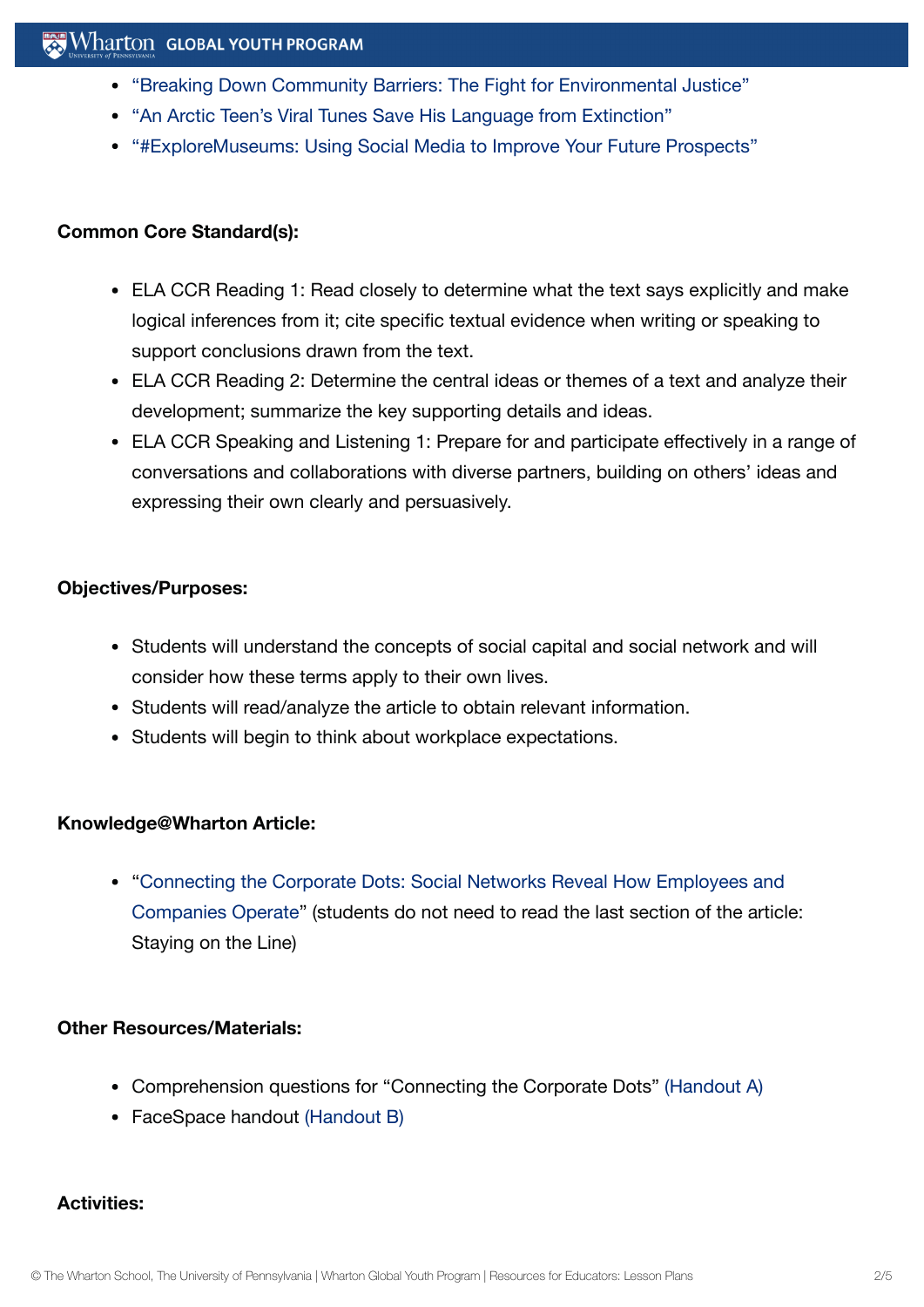#### $\mathbb{R}$  Wharton Global Youth Program

- 1. Ask students how they would define the term social network. After getting their input, share the Wharton Global Youth Program definition of social network: "A social network is a social structure of individuals that are linked in one or more ways. Like friendship, financial exchange, group membership, or family ties. Online social networking sites like Facebook enable social networks to form and grow. However, it's important to note that some of us did have friends before the advent of social networking sites." *(5 mins)*
- 2. As a class, have students brainstorm on the social networks to which they belong. Give students five minutes to write in more detail about one social network to which they belong and describe the benefits of being a part of that group. Students share with a partner and volunteers share with the class. *(10 mins)*
- 3. Share the definition for social capital: "Social capital refers to the connections within and between social networks, and the degree to which a community or society collaborates and cooperates to achieve mutual benefits. Aside from environmental benefits, a treeplanting program can also help build social capital by giving an opportunity to neighbors to work on something together." Ask students to describe what kind of social capital they currently possess? What kind of social capital would be helpful to have when looking for a job? *(5 mins)*
- 4. Have students read the Knowledge@Wharton article to learn more about the value of social networks and capital. Hand out the reading guide (see end of lesson), and ask students to fill in the answers as they read. *(10 mins)*
- 5. After students have finished the article and reading guide, discuss as a class. Make sure students address the key points:

a. Why do companies want to understand how social networks operate? In other words, how does knowledge about social networks benefit companies?

- Helps them understand how companies operate, how employee and board members interact, how key employees can be identified, and how relationships can be used to improve productivity and communication.
- Learn how information flows (or does not flow) through the company.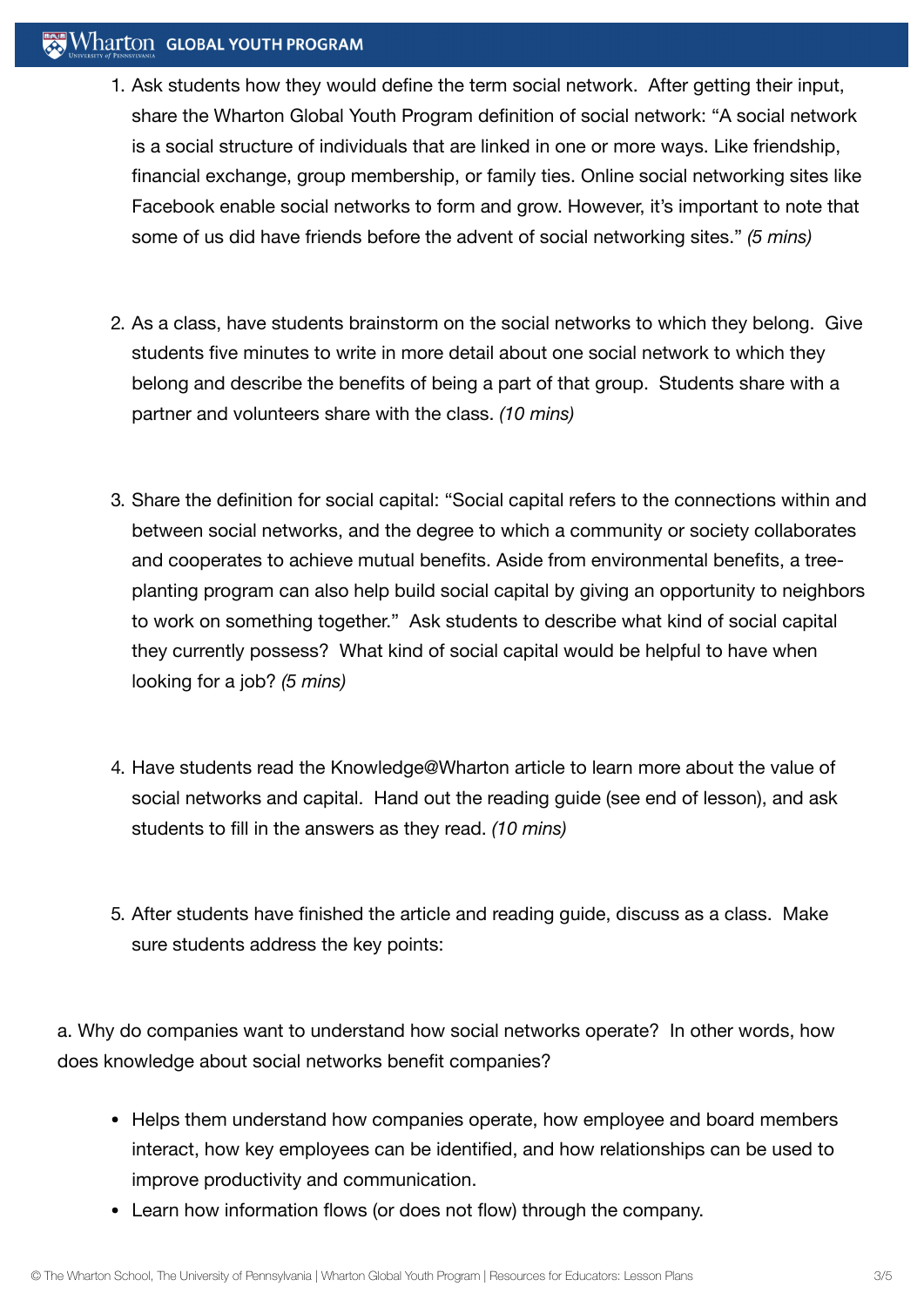- Consider how different groups of people work together.
- Identify "cosmopolitans": employees critical to information flow.

b. How can jobseekers benefit from social networks?

- People often find jobs through acquaintances (even more than through friends and family members).
- Jobseekers can use connections to learn more about open positions, organizations, etc., and be better prepared for interviews?

c. What is "positive degree correlation"? How does this phenomenon benefit some people? How might it harm others?

- "Big hitters hang out with big hitters": i.e., the corporate elite have a close social network that allows them to compare/borrow governance practices and ownership structures.
- Difficult for new members to join; power concentrated in the hands of an elite few.

#### *(5 mins)*

6. Explain that this lesson is the first in a series about social networks and workplace expectations. As students continue in this module, they will work in groups to complete a "FaceSpace" project that ties together all that they are learning. Hand out the "FaceSpace" assignment and go over the requirements. Answer any student questions. Allow students to form groups (or assign groups). *(5 mins)*

#### **Tying it All Together:**

Tell students they will continue to learn more about workplace expectations throughout the week. Encourage students to incorporate what they learn into their "FaceSpace" projects. Ask students how they can draw on their own social networks to learn more about workplace expectations. *(5 mins)*

#### **Practice Outside of the Classroom:**